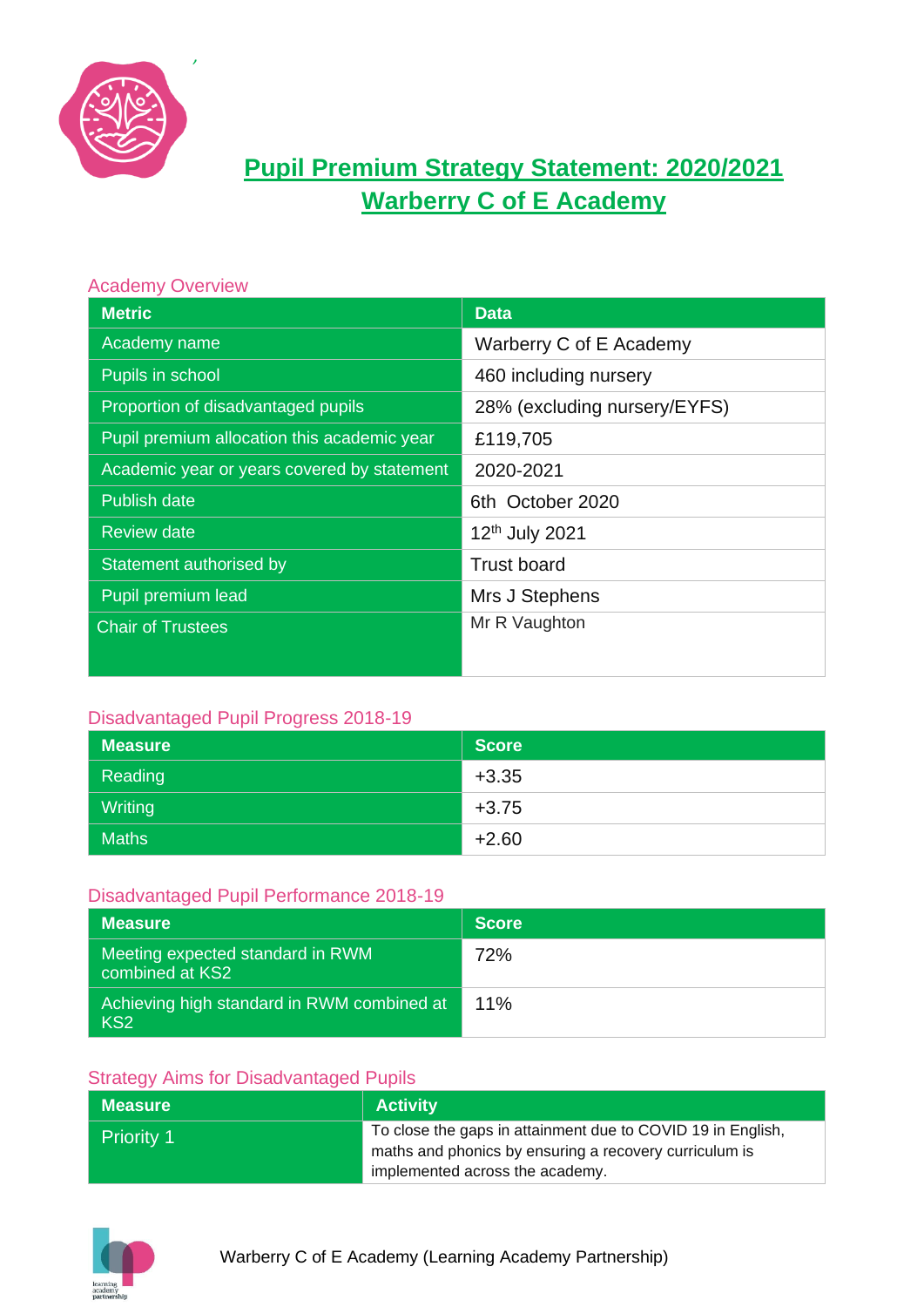| <b>Priority 2</b>                                 | To develop a whole school approach to the development of<br>early reading and whole class reading in KS2 to address the<br>language and vocabulary barriers for eligible pupils.                   |
|---------------------------------------------------|----------------------------------------------------------------------------------------------------------------------------------------------------------------------------------------------------|
| Barriers to learning these<br>priorities address? | Ensure no learning is lost and children catch up and then keep<br>up with teaching and learning.<br>Effective CPD is in place to ensure that we have highly skilled<br>teachers and support staff. |
|                                                   |                                                                                                                                                                                                    |

## **Teaching Priorities for 2020-21**

| <b>Aim</b>                         | <b>Target</b>                                                                                            | <b>Target date</b> |
|------------------------------------|----------------------------------------------------------------------------------------------------------|--------------------|
| Attainment and Progress in Reading | KS2 94% Expected and<br>35% HS with Progress<br>above National                                           | <b>July 2021</b>   |
| <b>Progress in Writing</b>         | KS2 94% Expected and<br>19% HS with Progress<br>above National                                           | <b>July 2021</b>   |
| <b>Progress in Mathematics</b>     | KS1 80% Expected and<br>27% HS with progress<br>above National                                           | <b>July 2021</b>   |
| <b>Phonics</b>                     | Year 1 83%<br>Year 2 87%                                                                                 | <b>July 2021</b>   |
| Other                              | Improve attendance for<br>disadvantaged pupils to<br>96.4% and PA to be less<br>than National percentage | <b>July 2021</b>   |

| <b>Measure</b>                   | <b>Activity</b>                                                                                                                                                                                                                                                                                                            |
|----------------------------------|----------------------------------------------------------------------------------------------------------------------------------------------------------------------------------------------------------------------------------------------------------------------------------------------------------------------------|
| <b>Priority 1</b>                | To implement a remote curriculum to maintain the<br>quality of education for all children whether they are<br>able to access school or remain at home, including<br>use of Google Classroom. Remote feedback to<br>ensure learning progresses and gaps are<br>closed/closing.                                              |
| <b>Evaluation for Priority 1</b> | A broad and balanced remote curriculum was<br>delivered during remote education to ensure that<br>children were able to sequentially build knowledge<br>and skills. Children were offered devices to support<br>remote learning during partial school closures if they<br>did not attend school. We sent out a total of 43 |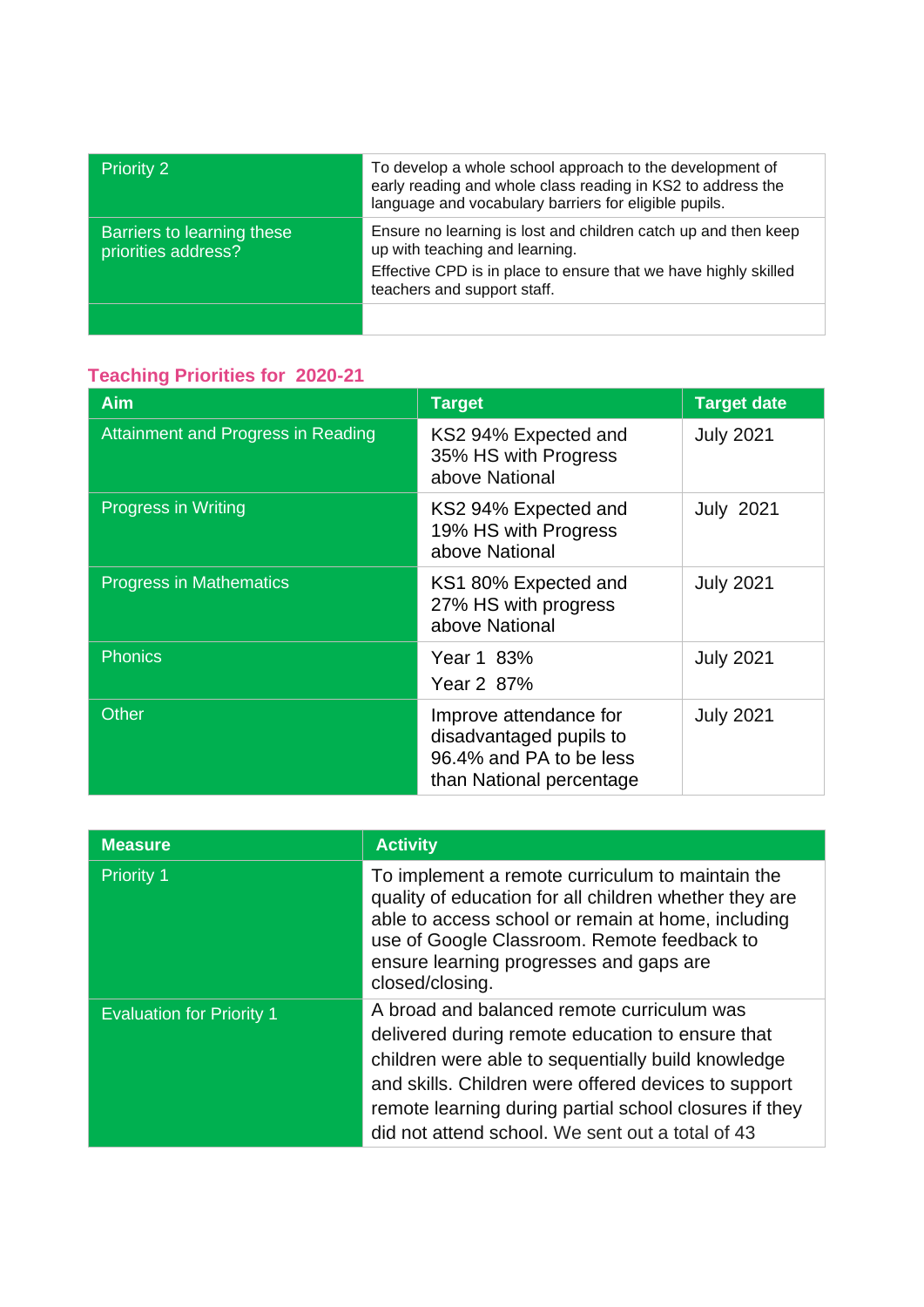|                                  | devices to Pupils eligible of Premium funding and<br>vulnerable children during lockdown.<br>Teachers and support staff provided ongoing<br>communication to parents and this included remote<br>online sessions to model teaching and learning<br>strategies and best practice to support in a number of<br>curriculum areas. Online story times, check-ins,<br>Worship and some lessons were provided online to<br>ensure continued engagement from the children and<br>parents. 45% of our PP children attended school<br>during lockdown and 82% of PP children engaged<br>initially in remote learning.<br>Class teachers and family support made contact with<br>PP children and the non-engagers were invited into<br>school; offered provision for accessing the internet or<br>paper copies were given to families to ensure 100%<br>PP engagement. Support staff listened to readers<br>and continued with times tables interventions over the<br>phone.<br>Classes were monitored throughout to ensure<br>consistency with feedback given where needed. |
|----------------------------------|--------------------------------------------------------------------------------------------------------------------------------------------------------------------------------------------------------------------------------------------------------------------------------------------------------------------------------------------------------------------------------------------------------------------------------------------------------------------------------------------------------------------------------------------------------------------------------------------------------------------------------------------------------------------------------------------------------------------------------------------------------------------------------------------------------------------------------------------------------------------------------------------------------------------------------------------------------------------------------------------------------------------------------------------------------------------|
| <b>Priority 2</b>                | To ensure RWINc and whole class reading is<br>constantly taught across both remote and in school<br>learning; supported by interventions and quality first<br>teaching with small groups and individual 1 to 1<br>support.                                                                                                                                                                                                                                                                                                                                                                                                                                                                                                                                                                                                                                                                                                                                                                                                                                         |
| <b>Evaluation for Priority 2</b> | The systematic teaching of phonics has continued<br>throughout the year, including during partial school<br>closures. We were able to keep as much consistency<br>as possible at home through extending our RWINC<br>subscription and purchasing a new eBook library<br>which is designed to support children learning at<br>home. Having the RWI ebooks ensured that the<br>children were still reading decodable books, to match<br>their ability, every week. They were able to progress<br>through RWI groups, just as they would in school, and<br>upload videos of themselves reading their new book.<br>This allowed us to monitor how they were getting on<br>and what they were struggling with (Fred talk etc). It<br>also helped parents have a better understanding of                                                                                                                                                                                                                                                                                 |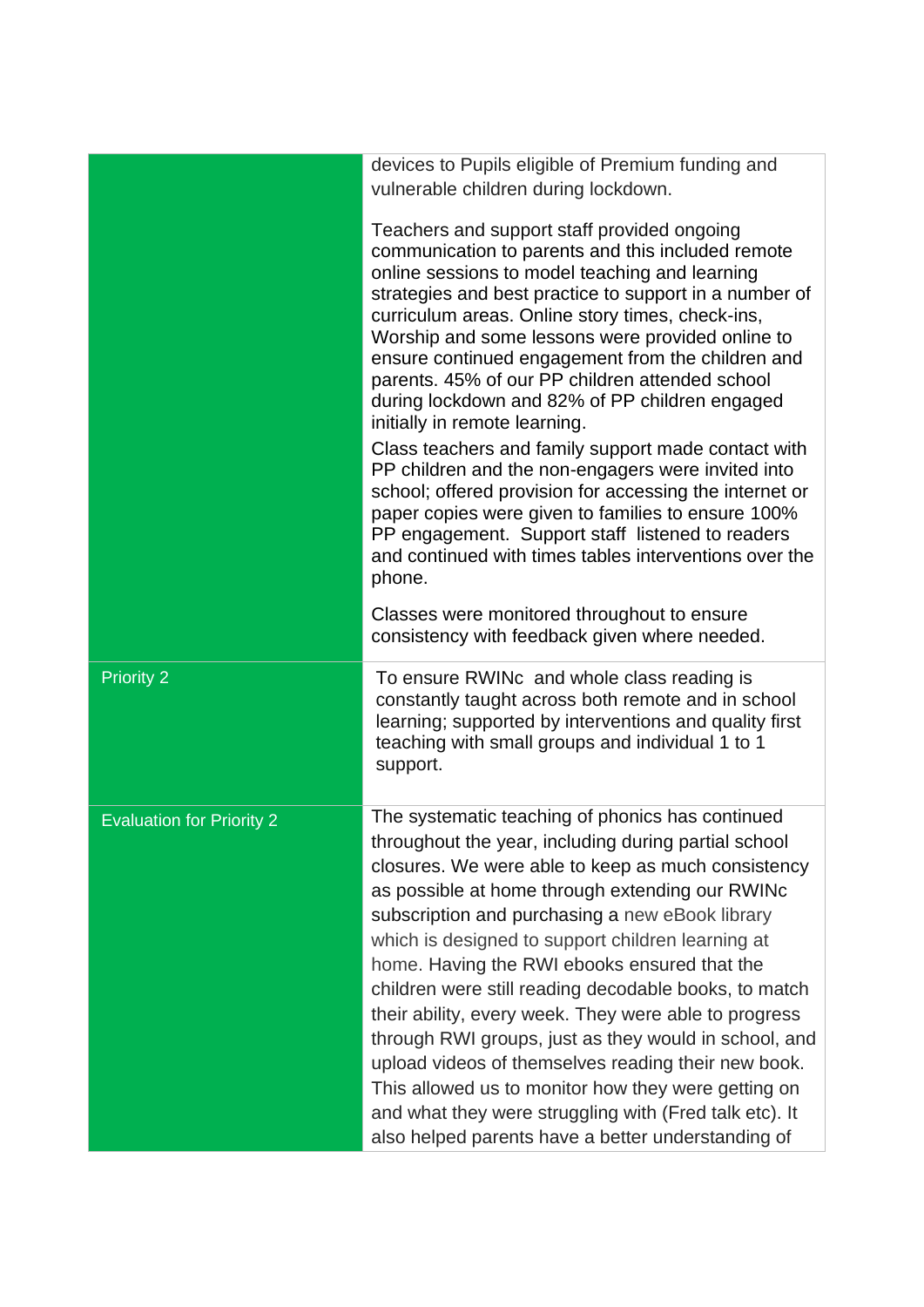|                                                            | how RWI works, after watching the videos on the<br>portal.<br>End of KS2 teacher assessment attainment for pupils<br>eligible for pupil premium funding data 2021:<br>Reading EXS 87% which was above (2019 data)<br>National average (NA) with 60% at higher standard                                                                                                                                                                                                                                                                                                                                                                                                                                                                                                                                             |  |
|------------------------------------------------------------|--------------------------------------------------------------------------------------------------------------------------------------------------------------------------------------------------------------------------------------------------------------------------------------------------------------------------------------------------------------------------------------------------------------------------------------------------------------------------------------------------------------------------------------------------------------------------------------------------------------------------------------------------------------------------------------------------------------------------------------------------------------------------------------------------------------------|--|
| Barriers to learning these<br>priorities address           | (NA 33%)<br>Teaching and remote learning are ensuring that gaps<br>in children's learning are closed or closing as a result<br>of lockdown and missed learning.<br>Gaps across learning will be closed and children's<br>wellbeing will be supported to ensure children are<br>enabled to access the wider curriculum.<br>To ensure that pupils can read fluently as a result of<br>a systematic approach to phonic learning and whole<br>class teaching.                                                                                                                                                                                                                                                                                                                                                          |  |
| Projected spending                                         | £44,600                                                                                                                                                                                                                                                                                                                                                                                                                                                                                                                                                                                                                                                                                                                                                                                                            |  |
| Actual spending                                            | £44,600                                                                                                                                                                                                                                                                                                                                                                                                                                                                                                                                                                                                                                                                                                                                                                                                            |  |
| <b>Targeted Academic Support for Current Academic Year</b> |                                                                                                                                                                                                                                                                                                                                                                                                                                                                                                                                                                                                                                                                                                                                                                                                                    |  |
| <b>Measure</b>                                             | <b>Activity</b>                                                                                                                                                                                                                                                                                                                                                                                                                                                                                                                                                                                                                                                                                                                                                                                                    |  |
| <b>Priority 1</b>                                          | To identify gaps and establish bespoke<br>interventions, including 1 to 1, small groups and<br>universal provision are in place to address gaps in<br>learning to ensure accelerated progress.                                                                                                                                                                                                                                                                                                                                                                                                                                                                                                                                                                                                                     |  |
| <b>Evaluation for Priority 1</b>                           | Bespoke interventions have been put into place and<br>targeted to ensure that children are able to continue<br>to make accelerated progress. These interventions<br>have supported both academic learning, mental<br>health and wellbeing and also communication and<br>interaction.<br>End of KS2 teacher assessment attainment for pupils<br>eligible for pupil premium funding data 2021:<br>Reading EXS 87% with 60% at higher standard<br>Writing EXS 87% with 13% at higher standard<br>EXS 93% with 27% at higher standard<br>Maths<br>SPAG<br>EXS 92% with 13% at higher standard<br><b>RWM Combined PP 87%</b><br>(2019 National Average 70%)<br>Overall, pupils achieved above the 2019 National<br>averages (NA) in expected and above in the higher<br>standard in reading (NA 33%) and Maths (NA 28%) |  |
| <b>Priority 2</b>                                          | Through early reading strategies and consistent<br>phonic programmes children will be able to read                                                                                                                                                                                                                                                                                                                                                                                                                                                                                                                                                                                                                                                                                                                 |  |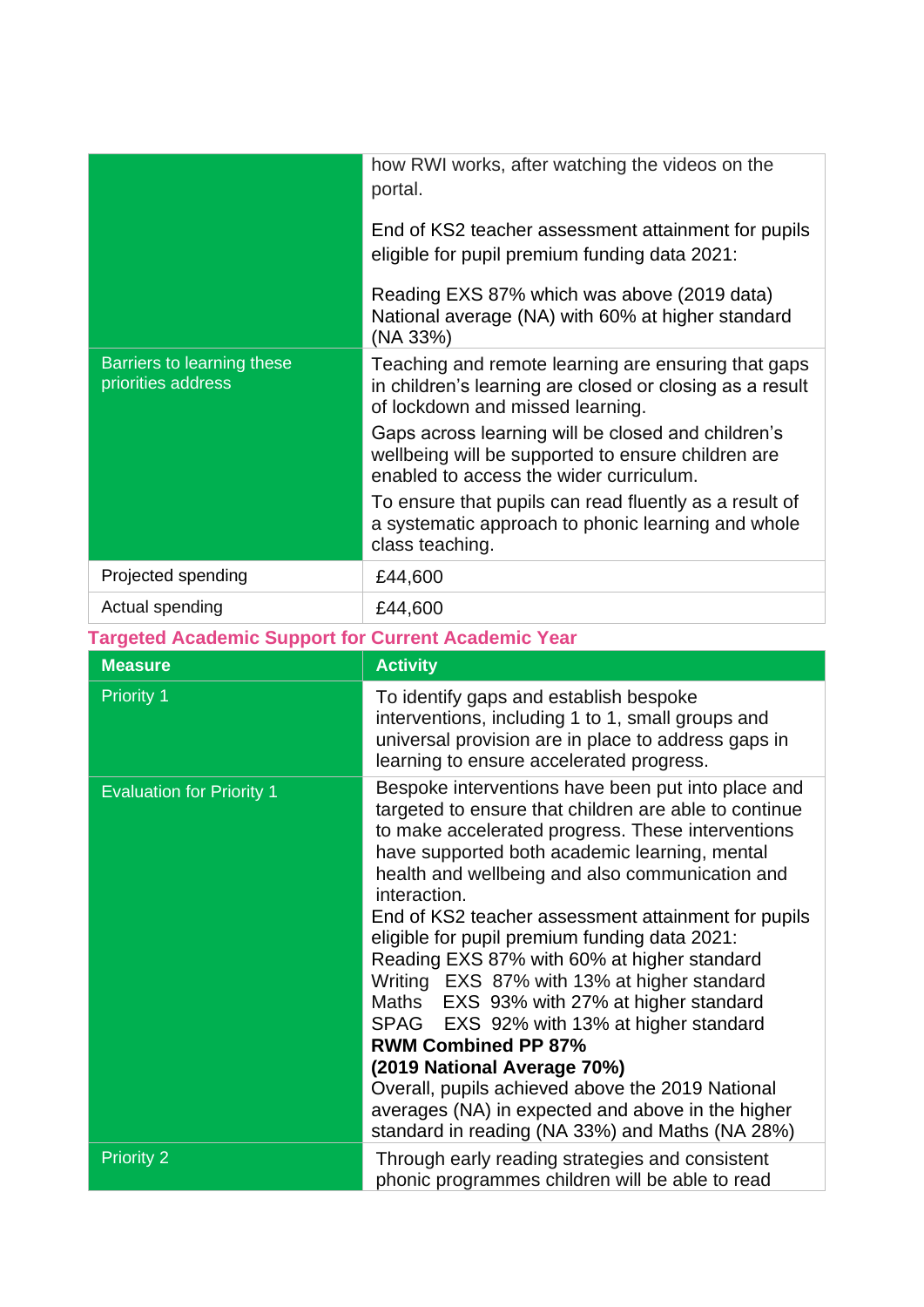|                                                  | fluently; intervening with 1 to 1 and small group<br>support to ensure no learning is lost and children<br>catch up and then keep up with teaching and<br>learning. |
|--------------------------------------------------|---------------------------------------------------------------------------------------------------------------------------------------------------------------------|
| <b>Evaluation for Priority 2</b>                 | At the end of the EYFS, 25% of PP children reached<br>their GLD                                                                                                     |
|                                                  | In Year 2, 58% of PP pupils achieved the Phonics<br>Screening check and 58% of pupils achieved EXS<br>in reading with 17% achieving the greater depth.              |
|                                                  | 81%(all) Year 1 PP 83% (10/12)<br>Interventions continue to be in place to close the gap<br>due to COVID-19                                                         |
| Barriers to learning these<br>priorities address | To address individual gaps which have risen due to<br>barriers experienced by the most disadvantaged<br>pupils - COVID-19                                           |
| Projected spending                               | £44,825                                                                                                                                                             |
| Actual spending                                  | £44,825                                                                                                                                                             |

## **Wider Strategies for Current Academic Year**

| <b>Measure</b>                                   | <b>Activity</b>                                                                                                                                                                                                                                                                                                                                                                          |
|--------------------------------------------------|------------------------------------------------------------------------------------------------------------------------------------------------------------------------------------------------------------------------------------------------------------------------------------------------------------------------------------------------------------------------------------------|
| <b>Priority 1</b>                                | To ensure increased attendance rates for targeted<br>pupils eligible for PP (target 98%)                                                                                                                                                                                                                                                                                                 |
|                                                  | Autumn: 92.52%                                                                                                                                                                                                                                                                                                                                                                           |
| <b>Evaluation for Priority 1</b>                 | Summer: 95%                                                                                                                                                                                                                                                                                                                                                                              |
| <b>Priority 2</b>                                | To ensure that children's mental and physical health<br>needs are met through our ambitious curriculum that<br>nurtures the whole child with wellbeing at the centre.<br>Wider family needs are identified and support put in<br>place to address any barriers.                                                                                                                          |
| <b>Evaluation for Priority 2</b>                 | Teachers have worked with experts across the trust<br>to skill and equip them with the knowledge and skills<br>to teach an ambitious RHE curriculum. This is<br>supporting children's development and<br>understanding of how to keep themselves safe.<br>Teaching is tailored to ensure that all children have<br>sequential knowledge to build on and that learning is<br>progressive. |
| Barriers to learning these<br>priorities address | Attendance of eligible pupils is in line with nationals<br>and the percentage of eligible pupils who are<br>persistent absentees is reduced to be below<br>nationals.                                                                                                                                                                                                                    |